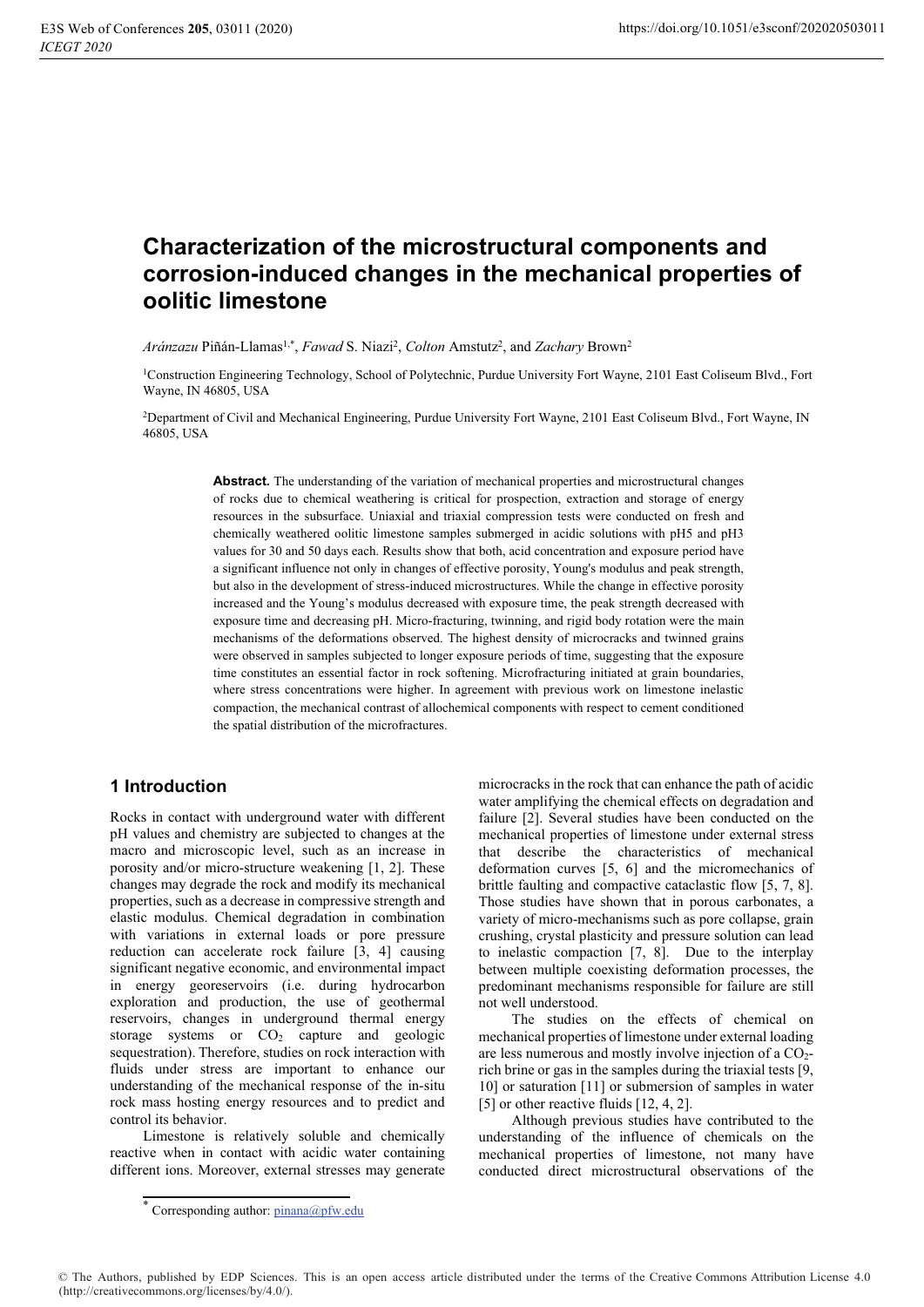damage intensity of the samples fractured in compression test after their chemical weathering. Since the effects of chemical solutions in limestone occur at microscale and greatly influence macro-mechanical changes, it is of great importance to characterize the micro-damage.

Presented in this paper are the preliminary findings of the changes in the mechanical properties recorded during a series of uniaxial and triaxial tests on the samples of oolitic limestone chemically weathered by subjecting them to reactive fluids of different acidity and exposure durations. Observations at the microscopic level related to the distribution, orientation and density of microcracks and twinning in samples are reported

#### 2 Ste. Genevieve Limestone

Samples of the Ste. Genevieve Limestone were used in this study. It is part of a Mississipian carbonate sequence that crops mostly in South and Central Indiana [13]. Despite the fact that Ste. Genevieve Limestone is one of the primary karst-forming units in Indiana [14], little work has been done to characterize its physical and mechanical properties through experimental deformation studies.

According to their main constituents: micrite (microcrystalline carbonate with  $\leq 4$  µm in diameter), sparite (crystalline carbonate with grain diameters of  $>10$ um) and allochemicals (grains that have been locally transported, including ooliths, bioclasts, intraclasts or peloids), the studied samples are classified as sparry allochemical limestone [15]. Based on petrographic observations, ooliths constitute  $\sim 69\%$  of the bulk rock volume in the samples, while the other allochemical components are fossils, pellets and lumps. Estimations of the total percentage of allochems and typical ranges of grain sizes are shown in Table 1.

Most of the allochems are coated with a very thin layer of micrite and only locally some allochems show interpenetrated borders as a result of compaction. Open pores and interstices in fossils are filled with sparry cement. The allochemical components are embedded in mostly sparite cement or microsparite, although some micrite is also present.

The total porosity of intact samples was calculated after they were oven-dried at  $110^{\circ}$ C for a minimum of 48 hours. The dry samples were weighted, and then saturated with water under vacuum for 24 hours. The difference between the saturated and dry weight taken as the weight of the water absorbed by the samples was divided by the unit weight of water. The interconnected or effective porosity thus calculated for these samples is low, ranging between 3.47 to 4.06% (Table 1).

### **3 Experimental procedures**

#### 3.1. Sample preparation

The investigations were performed on five 38.1 mm (1.5) in) diameter cylindrical cores with lengths of 76.2 mm (3 in) that were cored perpendicular to the sedimentary bedding.

|                | <b>Table 1.</b> Main petrographic characteristics of the samples used |  |
|----------------|-----------------------------------------------------------------------|--|
| in this study. |                                                                       |  |

| Sample  | Allochems<br>( %) | Grain size<br>range (mm) | Average<br>grain size<br>(mm) | Initial<br>Effective<br>Porosity $(\% )$ |
|---------|-------------------|--------------------------|-------------------------------|------------------------------------------|
| $3-1$   | 79.20             | 0.089-1.47               | 0.5                           | 3.48                                     |
| $3-2$   | 76.02             | $0.103 - 1.51$           | 0.41                          | 3.53                                     |
| $3 - 3$ | 78.35             | $0.129 - 1.89$           | 0.47                          | 4.06                                     |
| $3-4$   | 80.20             | $0.15 - 1.75$            | 0.4                           | 3.49                                     |
| $3 - 5$ | 82.10             | $0.055 - 4.5$            | 0.46                          | 3.47                                     |

Selected samples were submerged in solutions with two different pH values (3 and 5) for two designated different durations (30 and 50 days, as listed in Table 2). The pH3 solution was prepared by diluting a mixture of chloroacetic acid  $(C_2H_3ClO_2)$  with sodium hydroxide (NaOH) in distilled water, whereas for the pH5 solution a mixture of glacial acetic acid ( $CH<sub>3</sub>COOH$ ) with sodium hydroxide was diluted in distilled water. The pH of the solutions with the submerged samples was observed daily to ensure that the values were maintained within a  $\pm 0.1$ range. After their designated submersion periods, the changed values of the effective porosities of the samples were obtained in the manner explained above (see Table 2 for the values).

#### 3.2 Testing process

After determining the porosity, the samples were ovendried for at least 24 hours ( $110^{\circ}$ C). Upon cooling down to room temperature samples were jacketed in rubber membranes and subjected to triaxial compression in a Hoek cell placed within the loading frame. A confining pressure of 25 MPa was maintained in the Hoek cell during each test. Following the method specified in ASTM D7012-14, the axial stresses  $(\sigma_1)$  were applied at a constant strain rate to produce failure in compression between 2 and 15 minutes. In all cases, the differential stress increased at the specified strain rate until the samples failed.

Additionally, a fresh core sample (sample 3-1, Table 1) was uniaxially tested in compression until failure, so that the microstructures could be compared with those developed in corroded and triaxially tested samples. It is important to mention that sample 3-1 was used primarily to determine the initial state of porosity and to study the microstructures in the fresh (unweathered state) to have a basis for comparison of the changes at that level after the respective designated weathering conditions were applied.

#### 3.3 Microstructural analysis

The deformed samples were impregnated under vacuum with a low-viscosity epoxy containing a fluorescent dye and standard petrographic thin sections were made from their central vertical plane. Therefore, the thin sections were cut perpendicular to bedding and with the longest dimension parallel to  $\sigma_1$ . The thin sections were also normal to the main fault (fracture) surface. The microstructures of the deformed samples were studied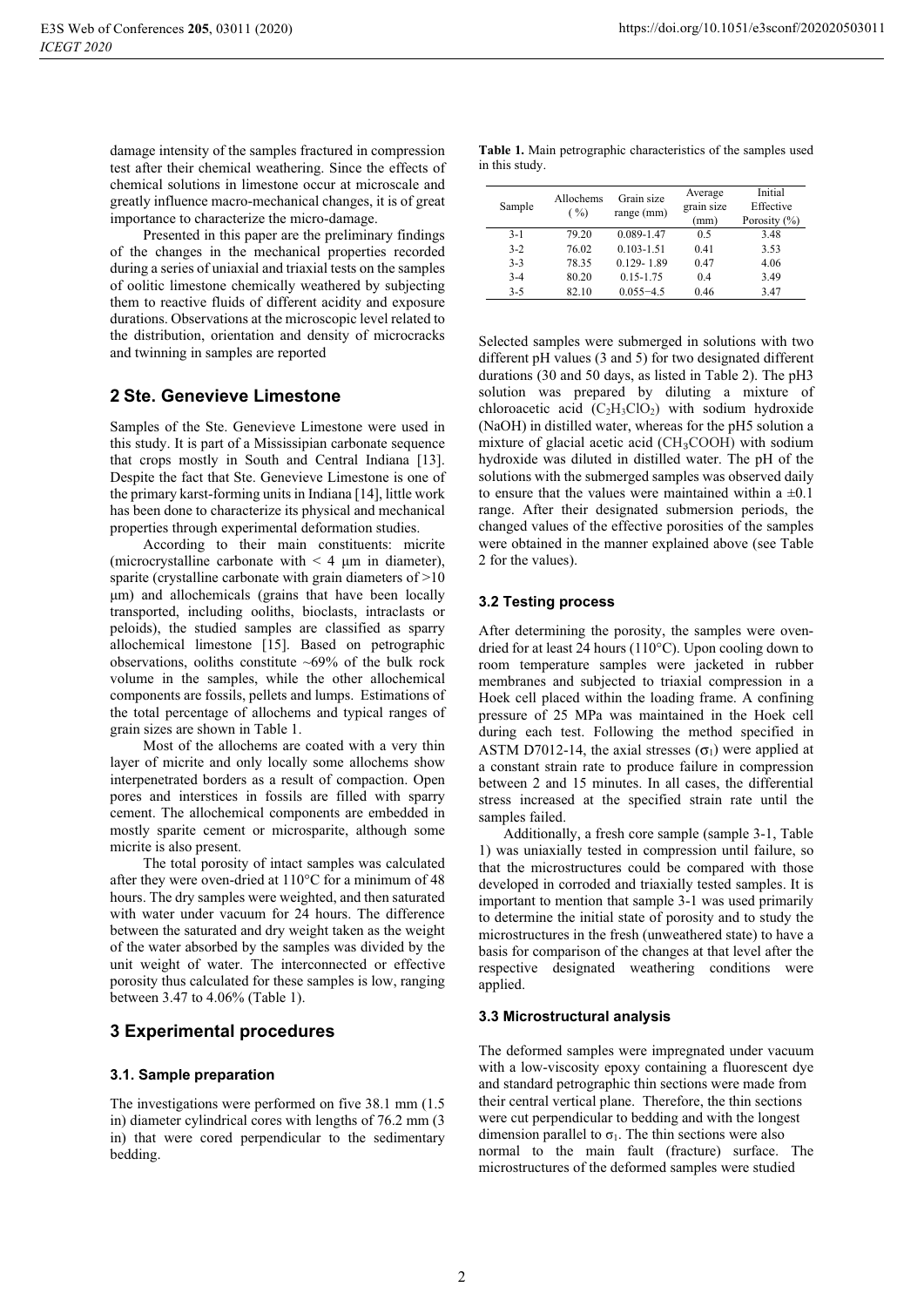| Sample # | pH | Time<br>(days) | Change in effective porosity<br>(at 30 or 50 days) $(\% )$ | Confining Pressure<br>(MPa) | Peak Stress<br>$\sigma_1$ - $\sigma_3$ , (MPa) | Elastic<br>Modulus (GPa) |
|----------|----|----------------|------------------------------------------------------------|-----------------------------|------------------------------------------------|--------------------------|
| $3-2$    |    | 30             | 12.64                                                      | 25                          | 194.4                                          | 13.12                    |
| $3 - 3$  |    | 50             | 29.82                                                      | 25                          | 184.11                                         | 12.39                    |
| $3-4$    |    | 30             | 19.28                                                      | 25                          | 182.23                                         | 12.42                    |
| $3 - 5$  |    | 50             | 44.03                                                      | 25                          | 177.27                                         | 11.56                    |

Table 2. Results of the compression tests related to the testing conditions used in this study.

under both, a fluorescence and a polarizing petrographic microscope. Damage measurements were done on twodimensional (2-D) thin sections. Thus, the analysis presented here is based on 2-D approximations.

Quantitative analysis in the allochem content was performed in 10 digital images (obtained with a camera mounted on the polarizing microscope), covering approximately 200 mm<sup>2</sup> of each thin section. The main goal was to study the presence of possible heterogeneities in the studied samples and its influence in their damage. The calculations were done with the Threshold function of ImageJ, a public domain image-processing program developed at the National Institutes of Health. Using the same software, the orientation of the long axis of at least 2000 allochems per sample was measured with respect to bedding. The objective was to determine the presence of possible allochem preferred orientations with respect to  $\sigma_1$ after deformation.

The microstructural study also included the analysis of the mode, dimensions, density and distribution of stress-induced microfractures in the deformed samples. Microstructural mapping of microfractures was conducted by simultaneous manual digitization of images taken with a camera mounted on the fluorescence microscope  $(x4$  and  $x10$  magnification) and visual examination of fractures on the petrographic microscope.

The shortest resolvable fractures were  $\sim 0.01$  mm. while the largest fractures measured were  $\sim$ 2 mm. For each sample (thin section), the microfracture density was calculated as the cumulative length of all mapped microfractures per unit area (mm/mm<sup>2</sup>). The size of the mapped area per thin section was at least 30 mm<sup>2</sup>.

The intensity of twinning was also characterized. For each thin section, at least 64 optical micrographs were taken in randomly selected areas at x10 magnification.

Following Vajdova et al., [7], the number of twinned grains was normalized by the investigated area to obtain a semi-quantitative number (twinning density).

#### **4 Experimental Results**

Figure 1 shows the stress-strain curves of the triaxial tests and the results are summarized in Table 2. As shown, the sample submerged longer in the more acidic solution (pH3) reached the lowest peak stress before failure and



Fig. 1. Differential stress  $(\sigma_1 - \sigma_3)$  versus axial strain for the triaxially compressed samples of Ste. Genevieve Limestone.

shows the lowest Young's modulus value (i.e., it has softened up to the maximum of all the samples). That particular sample also experienced the highest change in effective porosity (Table 2). In general, the peak strength decreases with increasing acidity and submersion time. The decrease in the Young's modulus and increase in effective porosity are more pronounced with a longer period of exposure (50 days) in acidic solution. The sample submerged in a pH5 solution for 50 days has a similar Young Modulus than the sample submerged for 30 days in a pH3 solution, although their change in effective porosity differs by  $\sim$ 10%.

#### 5 Microstructural observations

The main mechanisms of deformation observed in our samples are stress-induced microcracking and twinning. Both, microfracture and twinning densities increase with the exposure duration. In all samples, high fracture and twin density are mostly localized in proximity to the main faulted planes.

Damage resulting from uniaxial testing in the fresh sample is mostly associated to tensile fracturing. The fractures are predominantly subparallel to  $\sigma_1$ , but other

Corresponding author: pinana@pfw.edu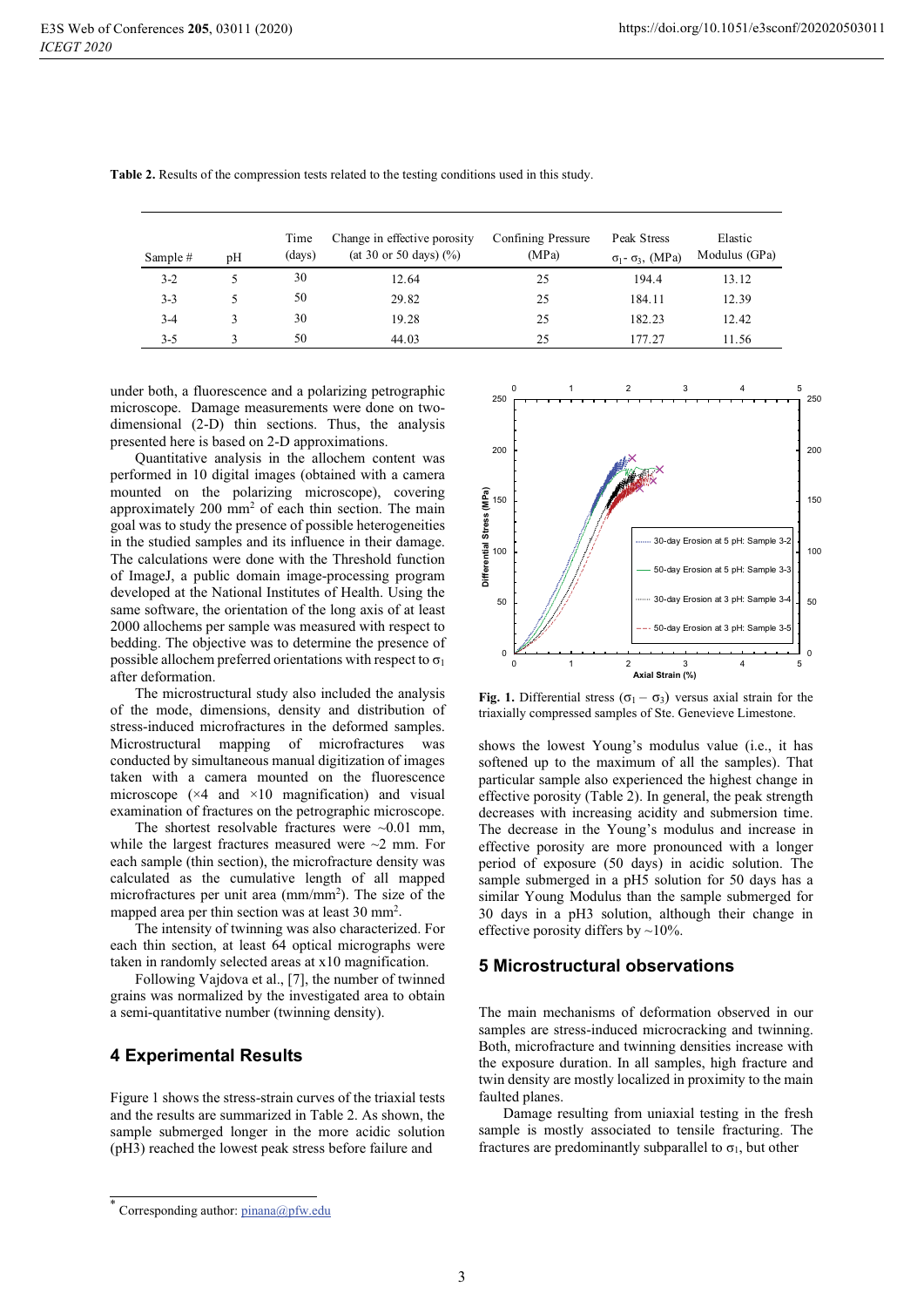|         |                       | Number of microfractures for each length interval |     |     |     |    | Microfracture density <sup>a</sup> |       |                               | Twin density |
|---------|-----------------------|---------------------------------------------------|-----|-----|-----|----|------------------------------------|-------|-------------------------------|--------------|
|         | Map area              |                                                   |     |     |     |    |                                    |       | Map area                      |              |
| Sample  | $mm^{2}$ <sup>*</sup> | 0.03                                              | 0.1 | 0.3 |     |    | #/ $mm2$                           | mm/mm | $\text{mm}^{2}$ <sup>**</sup> | $\#/mm^2$    |
| $3 - 1$ | 30                    |                                                   | 542 | 699 | 95  | 12 | 45.10                              | 6.87  | 1301.30                       | 0.06         |
| $3 - 2$ | 30                    | 56                                                | 500 | 383 | 75  |    | 33.97                              | 2.57  | 1423.27                       | 0.11         |
| $3 - 3$ | 30                    | 14                                                | 552 | 517 |     |    | 38.70                              | 5.13  | 1177.92                       | 0.2          |
| $3 - 4$ | 36                    | 26                                                | 545 | 453 | 68  |    | 31.88                              | 3.95  | 1387.06                       | 0.16         |
| $3 - 5$ | 36                    | 19                                                | 607 | 664 | 123 |    | 39.42                              | 5.32  | 132.28                        | 0.21         |

#### Table 3. Results of the microstructural damage analysis

\* area mapped for fracture analysis

<sup>a</sup> Number of fractures divided by the analyzed area (#/mm<sup>2</sup>) or cumulative fracture length divided by the analyzed area (mm/mm<sup>2</sup>)

area mapped for twinning analysis

 $b$  Number of twins divided by the analyzed area (#/mm<sup>2</sup>)



Fig. 2. Rose diagrams showing the distribution of microfracture orientation and frequency in the analyzed samples. The orientation of  $\sigma_1$  is vertical and  $\sigma_3$  is horizontal. The azimuth interval is  $5^\circ$ . (a) 3-1: uniaxially tested sample (n = 1354); (b) sample 3-2 (n = 1018); (c) sample 3-3 (n = 1150); (d) sample 3-4 (n = 1094); (e) sample 3-5 (n = 1418).

orientations are also present (Figure 2). Fractures are intergranular, intragranular and transgranular (Figure 3a) and vary in scale from  $\leq 0.1$  mm to  $\sim 12$  mm. The microfracture density is the highest in thefresh samples tested in uniaxial compression, and the fractures are longer than in triaxially tested samples (Table 3).

Intragranular fractures developed either inside of elongated allochems oriented sub-parallel or subperpendicular to  $\sigma_1$  or along discontinuities inside of grains, such as the interface between the micritic layering of ooliths and their sparitic cores. In general, cracks nucleated and propagated from impinging grain-to-grain contacts or from grain-to-cement contacts, where stress concentrated. The number of twinned calcite grains was significantly lower (Table 3) and their size was much smaller than in the weathered triaxially tested samples.

Generally, the fractures in triaxially tested samples are shorter than in the uniaxially tested sample (Figure 3b, c, d, f). Within the triaxially tested samples, those that were submerged for longer periods of time exhibit the largest microfracture densities (samples 3-3 and 3-5, Table 3). The microfracture density varies in space within each sample. For example, the maximum local density of a subregion is sample 3-5 is  $\sim$ 11mm/mm<sup>2</sup> while the mean density for the sample is  $5.32$  mm/mm<sup>2</sup>.

The majority of fractures in triaxially tested samples are oriented subparallel to the direction of maximum compressive stress,  $\sigma_1$  (Figure 3). Some of the shear fractures show a small offset (displacement) and may form dilational jogs where segments overlap (Figure 4e).

In the triaxially tested samples, transgranular fractures are generally fewer and much shorter than in the uniaxially tested samples. Short intragranular fractures or fractures confined to cemented areas are the most common. Cracks nucleated from grain-to-grain or from grain-to-cement contacts. In samples with longer weathering periods, fractures at relatively high angles with respect to the sample axis show deflections to become subparallel to  $\sigma_1$  and wing-cracks are common (Figure 3b). These two samples accommodated deformation by the development of closely spaced fractures in cement areas or, very locally, by internal shearing of allochems (Figure 3c). Although there is no precise linear correlation between peak strength and twinning density, the sample that reached the lowest peak strength shows the highest twinning density and the sample with the highest peak strength shows the lowest twinning density. Twins in calcite grains are often crosscut by fractures (Figure 3b, c, d, f).

#### **6 Discussion**

In this work, results of experimental research on the effects of dissolution in the mechanical properties of limestone are presented. The data show a general increase of the change in effective porosity with exposure duration. Samples submerged for 50 days show the highest porosity. One way of quantifying micro-damage using porosity is to calculate the damage variable D defined by Kachanov [16] as:

$$
D = \frac{n - n_0}{1 - n_0} \tag{1}
$$

<sup>\*</sup> Corresponding author: pinana@pfw.edu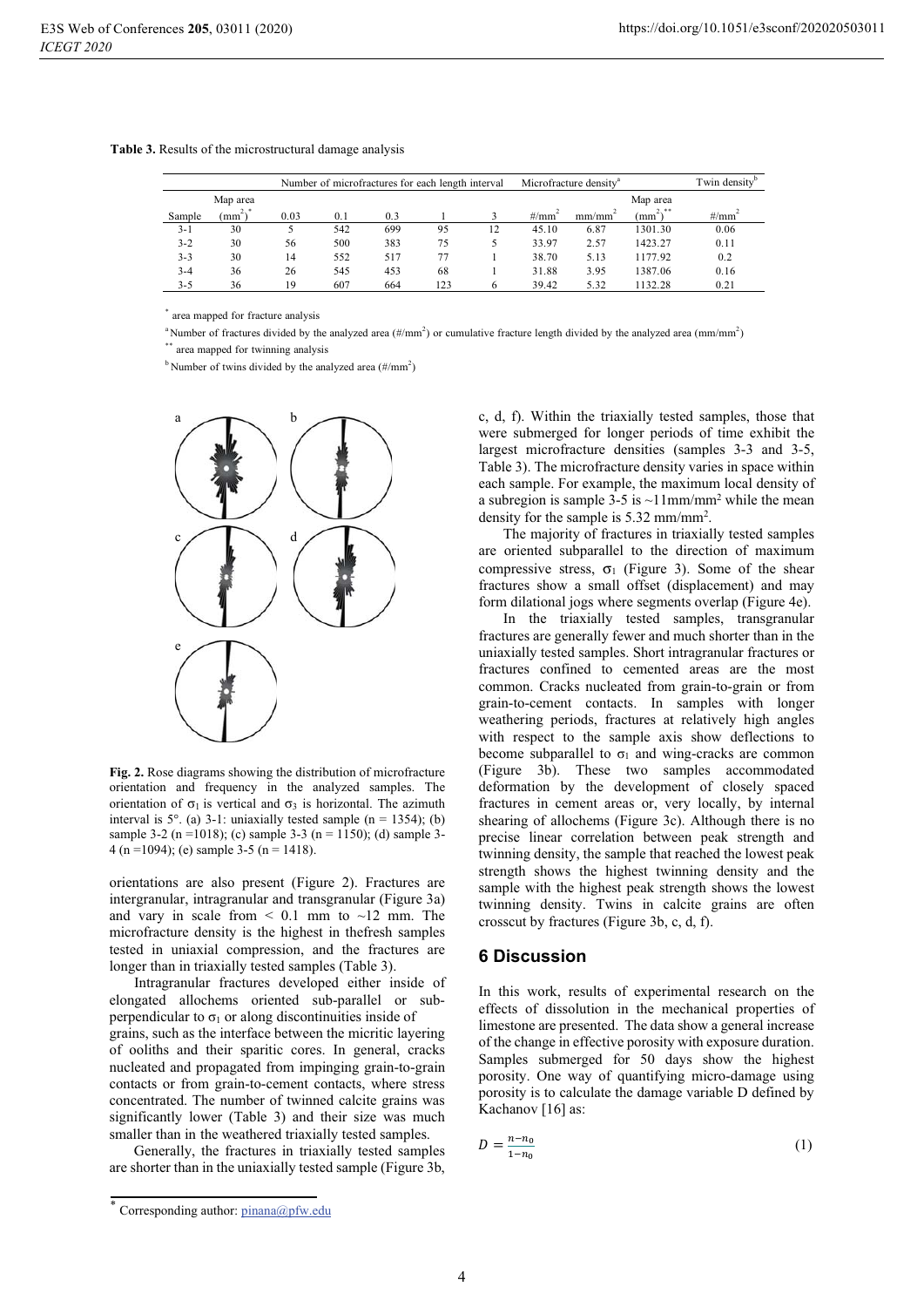

Fig. 3. Microphotographs under cross-polarized light showing the distribution of microfractures and twinning in selected analyzed samples: (a) milimetric-scale transgranular fractures in the uniaxially deformed sample (locally they propagate along grain boundaries (arrowed); (b) fractures localized in cemented areas in the triaxially deformed sample that was submerged for 50 days in a pH5 solution (the fractures propagate from grain boundaries (arrowed) and twinned calcite (cemented areas) are common (T); (c) sheared fossil (S) in the same sample, with microfractures crosscutting the sigmoidal microstructures (closely spaced fractures seem to originate at grain boundaries (arrowed); (d) closely spaced microfractures subparallel to  $\sigma_1$ showing micro-displacements (arrowed) in the triaxially deformed sample submerged for 50 days in a solution with pH3 (the microfractures are crosscutting twinned cemented areas); (e) millimetric-scale shear fracture showing relative displacement in a fossil (arrowed) and overstepping segments (extensional jog) (the sample was submerged for 50 days in a solution with pH5); (f) microfractures (arrowed) with wingcracks and twinned (T) calcite grains in the sample submerged for 30 days in a solution with pH5. Note: The direction of  $\sigma_1$  is vertical and  $\sigma_3$  is horizontal for all samples.

where  $n_0$  is the initial porosity of the sample, and n is the porosity of the sample after external damage such as chemical corrosion. It can be observed that the microdamage within the samples submerged for longer periods are greater (Figure 4).

Longer exposure durations (in addition to the acidity of the solutions) also influenced the mechanical properties of the samples, since the rock stiffness was reduced with increasing duration. The peak strength decreased with increasing duration and decreasing pH. However, the sample submerged in a pH3 solution for 30 days (sample 3-5) showed a similar peak strength when compared with



Fig. 4. Damage rates (D) of the studied samples.

the sample submerged for 50 days in a solution with pH5 (sample 3-3). This occurred even though sample 3-3 had a larger percentage of porosity (and an  $\sim$ 10% larger increment of the effective porosity) with respect to sample 3-5 overall. This suggests that the strength of the rocks is not entirely attributed to the porosity change, but there are also other deteriorations of the sample microstructure, for instance changes in the inter-granular cementation. This is in agreement with observations from other authors that state that microscopic structure changes such as growth of discontinuities, softening of the skeleton by water etc. may cause alterations in the mechanical behaviour of rocks [17, 2].

Unlike in other experimental work in porous limestone where cataclastic pore collapse plays an important role in inelastic compaction [7, 8], the tested oolitic samples do not show evidence of cataclasis except along the major rupture zones, where gouge material has been observed. This suggests that the pores (small intraparticle pores or small patches of dissolved cement) were shielded by the structure of allochems and prevented their collapse for the most part. Microporosity may have played a role in the failure of the samples, but further studies including scanning electron microscope (SEM) analysis will help to determine that.

Damage in the tested samples is primarily associated with microfracturing. The distribution of the microcrack lengths seems to have a strong dependence on confining stress. The uniaxially tested sample developed longer fractures than those in triaxially tested samples and the highest fracture density. These observations are in agreement with previous results obtained from an experimental study of Indiana limestone [18].

Within triaxially tested samples, those that were submerged for longer time (highest D values) show the highest fracture density (Table 3). As reported from previous authors, microcracks are more easily formed in chemically corroded rocks [9, 2]. According to several models [19, 4, 2], in compression tests microcracks may propagate and coalesce developing macrocracks that contribute to the sample failure. This may explain the higher concentration and closer spacing of microfractures close to the main rupture areas, and the lower peak strength achieved by the more damaged samples.

Many extensional cracks in the triaxially tested samples are confined to cemented regions. These fractures radiate from grain-grain or grain-cement contacts likely due to accumulation of stress at grain boundaries.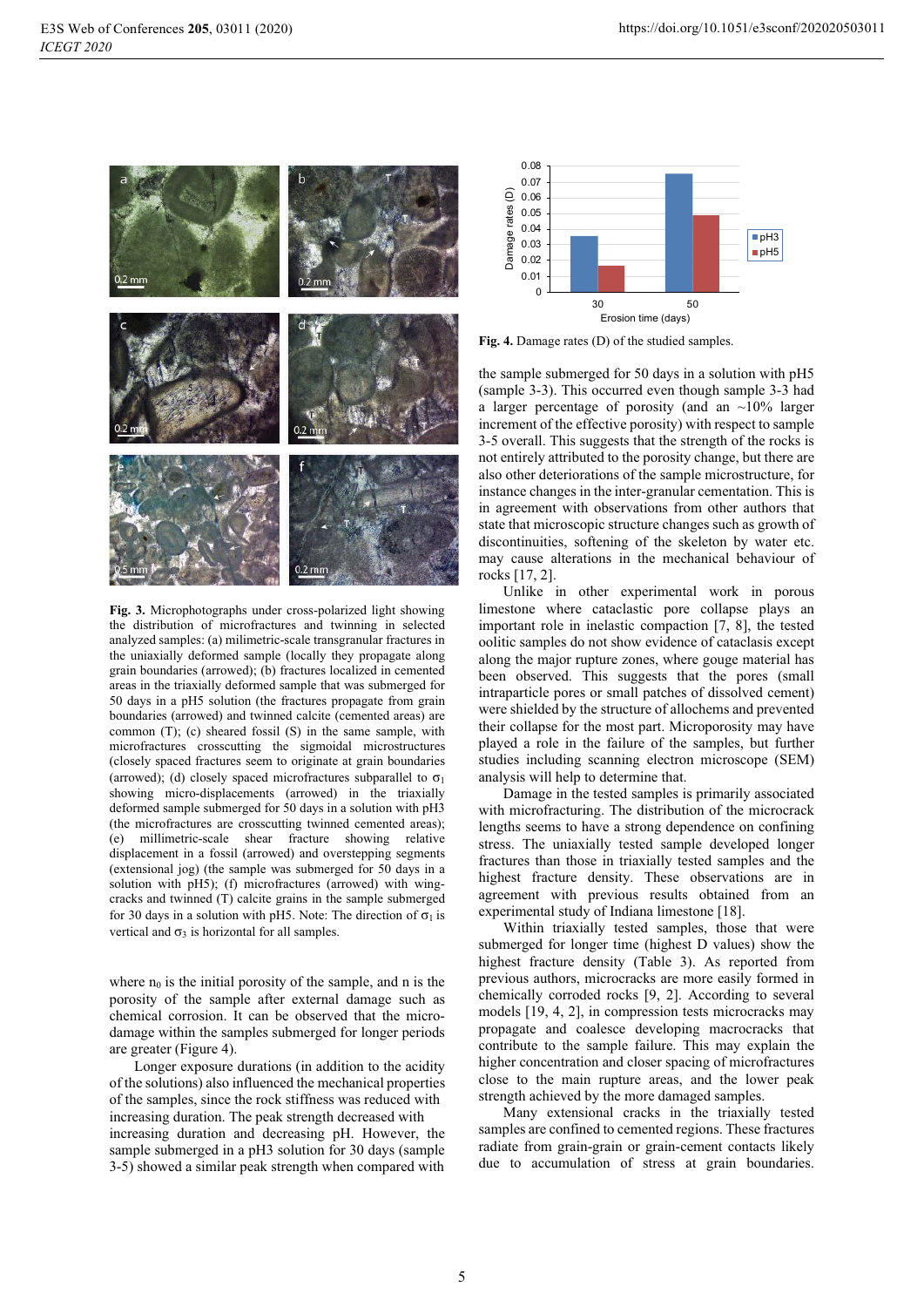However, the relative movement of the rigid allochems with respect to the micrite or sparitic cement may also have played an important role. The rigidity of allochems during deformation is supported by similar axial ratios and the overall grain size in both, weathered and unweathered (fresh) samples. Variations in the orientation of the long axis of allochems (with respect to bedding) in the fresh sample with respect to weathered samples (not shown in this paper) indicate that rigid body rotation was likely a mechanism of deformation in these samples. These observations are similar to earlier investigations of inelastic compaction in allochemical limestones [7, 8].

Twinning is an important mechanism of deformation in the investigated samples (Figure 4). In previous publications, an increase in twinning activity with increasing grain size and stress has been reported [20]. Moreover, an increase in twinning density in limestone has been correlated with strain hardening related to the increase in differential stress [7, 8, 21]. The tested samples are relatively homogeneous in grain size, and although no linear correlation was observed between peak strength and twinning density, petrographic observations and semiquantitative data show an overall trend of increasing twinning density with immersion time. In fact, the results show that fracture and twinning density values for the samples immersed for 50 days are similar. This suggests that pH is not the main factor in weakening the samples and that long periods of exposure constitute an important factor in the process of rock softening that likely allowed the less-rigid samples (lower Young's moduli) to accommodate part of the inelastic strain through plastic deformation (twinning) before failure. Since these observations are based on a limited number of samples, further systematic investigations are being implemented to assess the extent of these results.

# **7 Conclusions**

The microstructural damage after uniaxial compression test on a fresh sample was compared with that of samples tested triaxially after being submerged in pH3 and pH5 solutions for 30 and 50 days durations. Based on the tests and observations, the following conclusions are drawn:

- A general increase of the change in effective porosity and decrease of the Young modulus with immersion time. The peak strength decreased with increasing immersion time as well as decreasing pH.
- The main deformation mechanisms observed were micro fracturing and twinning. The density of microfractures and twinning increased with exposure duration. In general, the exposure period seems to be the critical factor in the observed chemically induced damage that lead to a higher degradation of the mechanical properties in the samples.
- Cataclastic damage was not observed outside of the main rupture plane. Nor was pore collapse observed, likely due to the small size of the pores in the samples. In contrast, grain boundaries were the dominant stressconcentrators, from which microcracks (mainly aligned with  $\sigma_1$ ) emanated.
- Samples tested in triaxial compression developed shorter (and mostly localized in cemented areas) fractures compared to the sample tested uniaxially. Although this suggests that microcrack lengths depend on confining pressure, more tests in uniaxial compression and other confining stress conditions are needed to verify this observation.
- Rigid grain rotation likely occurred during compression testing, suggesting mechanical contrast between allochems and cement.

The study of a larger number of samples involving SEM analysis will expand and improve the preliminary observations presented in this work.

### **References**

- 1. D. Grgic, A. Giraud, C. Auvray, Impact of chemical weathering on micro/macro-mechanical properties of oolithic iron ore, Int. J. Rock Mech. Min. Sci., 64, 236-245 (2013)
- 2. H. Li, Z. Zhong, K. I. I. Eshiet, Y. Sheng, X. Liu, D. Yang, Experimental investigation of the permeability and mechanical behaviours of chemically corroded limestone under different unloading conditions, Rock Mech. and Rock Eng.
- https://doi.org/10.1007/s00603-019-01961-y (2019)
- 3. K.P. Zhou, L. Bin, J.L. Li, H.W. Deng, B. Feng, Microscopic damage and dynamic mechanical properties of rock under freeze-thaw environment, Trans Nonferrous Met. Soc. China 25, 1254-1261  $(2015)$
- 4. W. Li, X. An, H. Li, Limestone mechanical deformation behavior and failure mechanisms: a review, Acta. Geochim., 37(2), 153-170 (2018)
- 5. P. Baud, A. Schubnel, T.F. Wong, Dilatancy, compaction, and failure mode in Solnhofen limestone, J. Geophys. Res., 105, 19289-19303 (2000)
- 6. M. Tufail, K. Shahzada, B. Gencturk, J.Q. Wei, Effect of elevated temperature on mechanical properties of limestone, quartzite and granite concrete, *Int. J.* Concr. Struct. Mater., 11, 17-28 (2017)
- 7. V. Vajdova, W. Zhu, T.N. Chen, T.F. Wong, Micromechanics of brittle faulting and cataclastic flow in Tavel limestone, J., Struct. Geol., 32, 1158-1169  $(2010)$
- 8. V. Vajdova, P. Baud, L. Wu, T.F. Wong, Micromechanics of inelastic compaction in two allochemical limestones, J. Struct. Geol. 43, 100-117  $(2012)$
- 9. X.T. Feng, W.X. Ding, Experimental study of limestone micro-fracturing under a coupled stress. fluid flow and changing chemical environment, *Int*. J. Rock Mech. Min. Sci., 44, 437-448 (2007)
- 10. D. Grgic, Influence of  $CO<sub>2</sub>$  on the long-term chemomechanical behavior of an oolitic limestone, J. Geophys. Res., 116, 1-22 (2011)
- 11. D. Croizé, K. Bjørlykke, J. Jahren, F. Renard, Experimental mechanical and chemical compaction of carbonate sand. J. Geophys. Res. Solid Earth. https://doi.org/10.1029/2010JB007697 (2010)